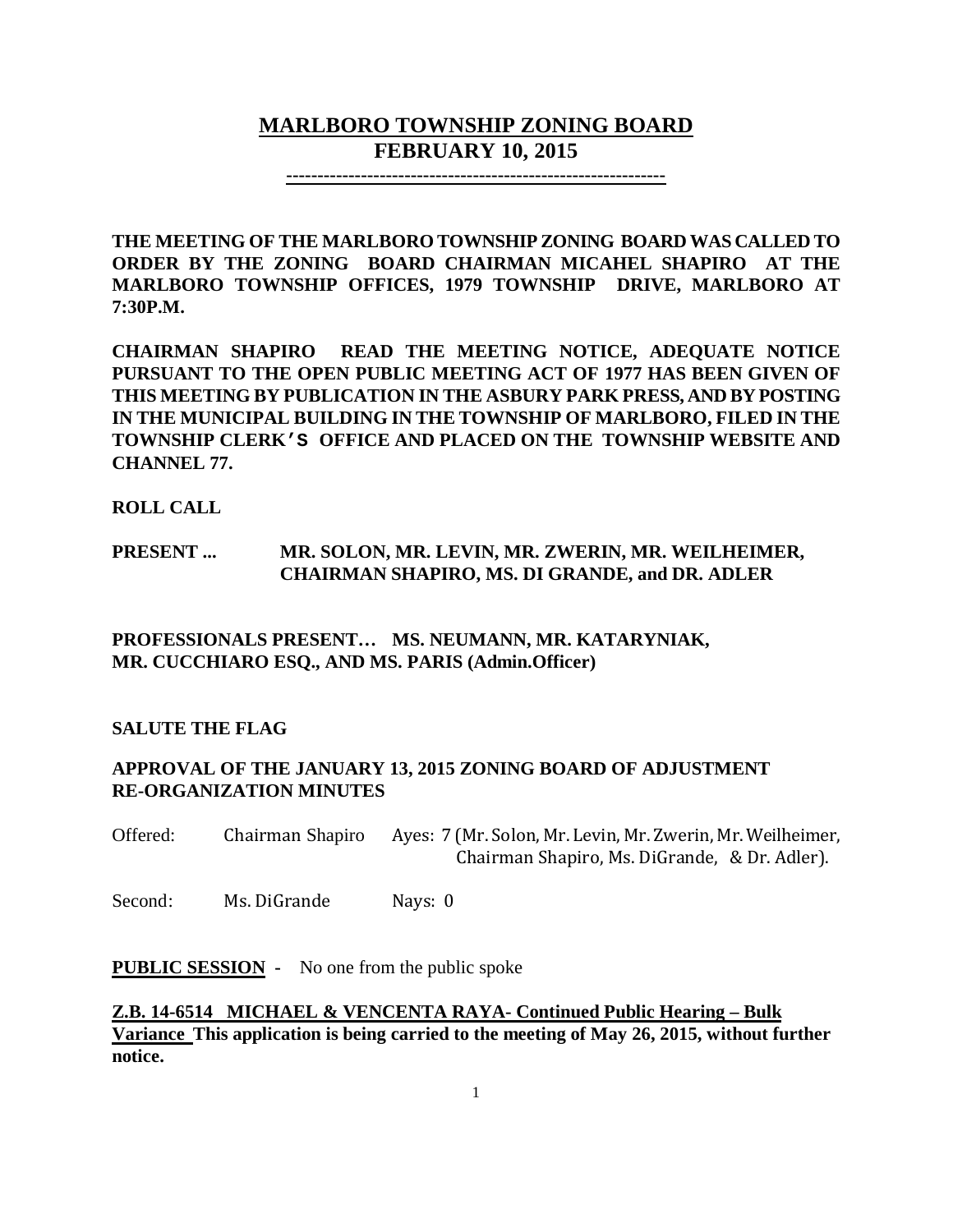### **Z.B. 14-6522 JUNE MAGDA - Continued Public Hearing - Bulk Variance Approval to construct a 24.4' x 17' addition to existing house, extending the length of the existing garage at 12 Orchard Parkway, Block 115 Lot 16, in the R-60 zone**

Richard Woodard the contractor for the applicant was sworn in and gave testimony. The applicant would like to extent the existing garage built in the late 70's, an additional 14' to accommodate their cars. Mr. Woodard stated that the impervious coverage will not change with this addition. Mr. Woodard sated that the property has positive drainage away from the house, and that the addition will not create a negative impact.

#### **In workshop**

| Offered: | Chairman Shapiro | Ayes: 7 (Mr. Solon, Mr. Levin, Mr. Zwerin, Mr. Weilheimer,<br>Chairman Shapiro, Ms. DiGrande, Dr. Adler). |
|----------|------------------|-----------------------------------------------------------------------------------------------------------|
| Second:  | Ms. DiGrande     | Navs: 0                                                                                                   |

Mr. Solon stated that the addition would probably improve the property value. Mr. Zwerin agrees that the addition would be an improvement.

#### **Out of Workshop**

| Offered: | Chairman Shapiro | Ayes: 7 (Mr. Solon, Mr. Levin, Mr. Zwerin, Mr. Weilheimer,<br>Chairman Shapiro, Ms. DiGrande, & Dr. Adler). |
|----------|------------------|-------------------------------------------------------------------------------------------------------------|
| Second:  | Dr. Adler        | Nays: 0                                                                                                     |

All members were in favor of the application.

### **A motion in the affirmative**

| Offered: | Chairman Shapiro | Ayes: 7 (Mr. Solon, Mr. Levin, Mr. Zwerin, Mr. Weilheimer,<br>Chairman Shapiro, Ms. DiGrande, & Dr. Adler). |
|----------|------------------|-------------------------------------------------------------------------------------------------------------|
| Second:  | Mr. Zwerin       | Nays: 0                                                                                                     |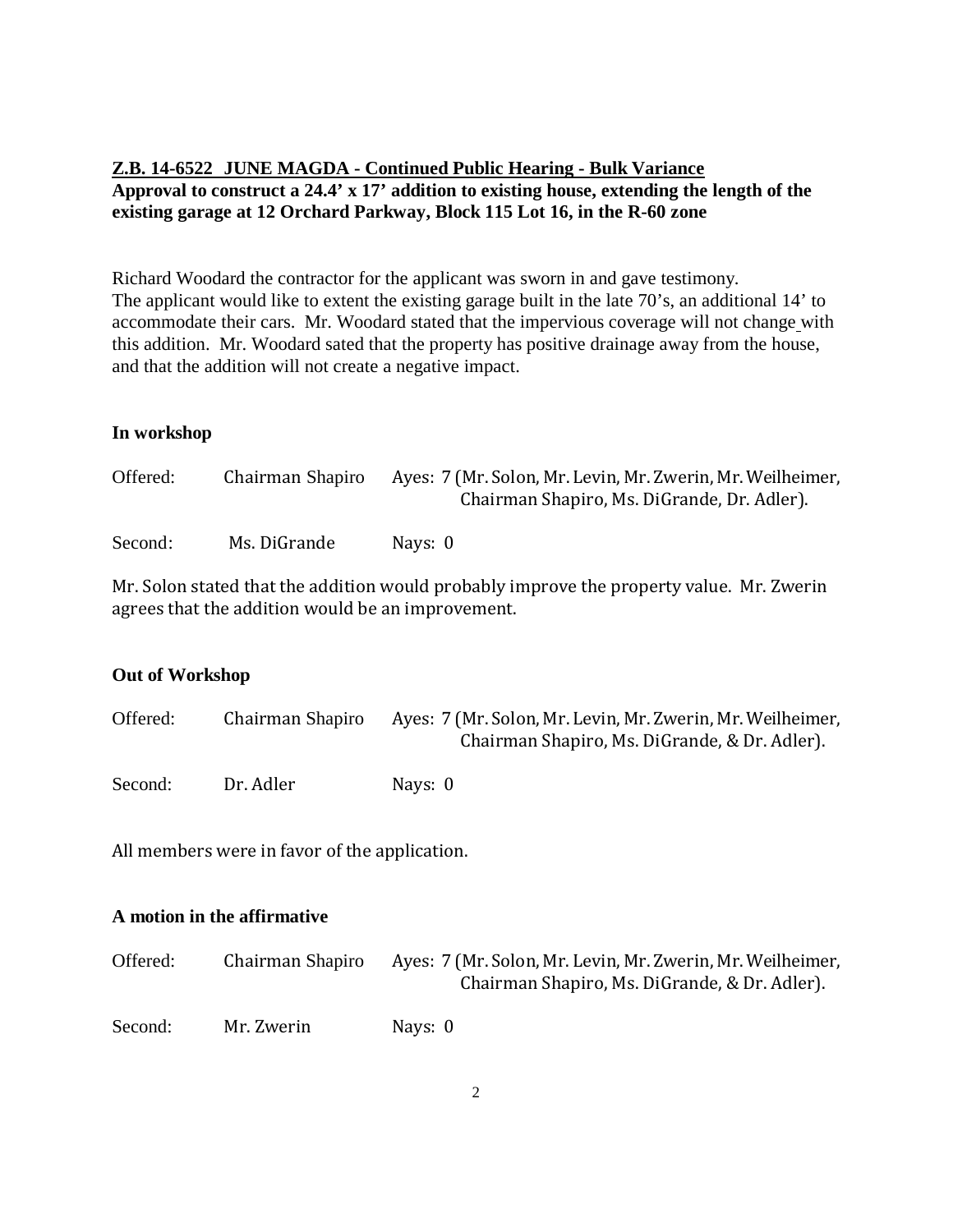#### **Z.B. 14-6523 SCHOOL ROAD PROPERTIES, LLC. – Continued Public Hearing - Use Variance**

Approval for a fifteen lot sub-division creating twelve new lots with new homes and keeping three existing homes that were pre-existing non-conformities on the mother lot, located at 62 School Road East, Block 362 Lot 18, in the R-80 zone

Salvatore Alfieri Esq. introduced the application to the board. Mr. Alfieri stated that the property is approximately 12 acers located on School Road, adjacent to the Bella Vista Country Club.

Mr. Alfieri stated that the best design and the best use for this property is age restricted. This is a bifurcated application. The applicant is seeking approval for the use density variance. If approved, the applicant will come back to the board for a site plan approval. The age restricted housing will be high end housing approximately 3,000 sq. ft. per home, with a two car garage. The roadway storm water management would be owned and maintained by a homeowner's association.

Mr. Cucchiaro asked for clarification regarding the lots. All the new lots will be age restricted, and the tree remaining lots with existing homes will not be age restricted. Mr. Cucchiaro asked if the existing homes will part of the homeowner's association. Mr. Alfieri stated that they will not be part of the association.

Brian Murphy P.E. of FWH Associates, P.A. was sworn in and gave testimony. Mr. Murphy gave a brief description of the neighborhood. Mr. Murphy stated that the site currently has three existing homes that are going to remain. The access road to the three homes will remain. Mr. Murphy confirmed that the stream is a category 1 stream with a 300' buffer. Mr. Alfieri asked if the buffer would be encumbered by a conservation easement. Mr. Murphy stated that it would and that no disturbance would occur in that area. Mr. Alfieri asked if the driveway leading all the way back to another existing home (lot 19) be abandoned, Mr. Murphy responded "yes". Mr. Murphy said that they will provide access to that home (lot 19) from the new road via the cul-de-sac. Dr. Adler asked if they will have vacant lots. Mr. Murphy explained that the existing homes will remain and that nothing can be built within 300' of the stream. Mr. Alfieri stated that the existing homes are not proposed to be age restricted due to the size of the structures. The existing homes cannot be enlarged at all due to the restrictions of the buffer. Mr. Murphy stated that the proposed homes will be supplied with city water and individual septic systems. Dr. Adler asked Ms. Neumann her thoughts regarding the individual septic systems for the proposed homes. Ms. Neumann said that the applicant would have to meet the Monmouth County Health Departments requirements in order to receive approval for the septic systems. Mr. Cucchiaro commented that if you have small lots, it does go negative criteria regarding setbacks of the septic to wells and neighboring properties. Mr. Cucchiaro asked Mr. Murphy, if the application is approved for the use, will they be able to resolve that issue. Mr. Murphy stated that if they get approval for the use, they will come back for Subdivision approval they will indicate the location of the septic systems. Dr. Adler asked if lot 19 can be age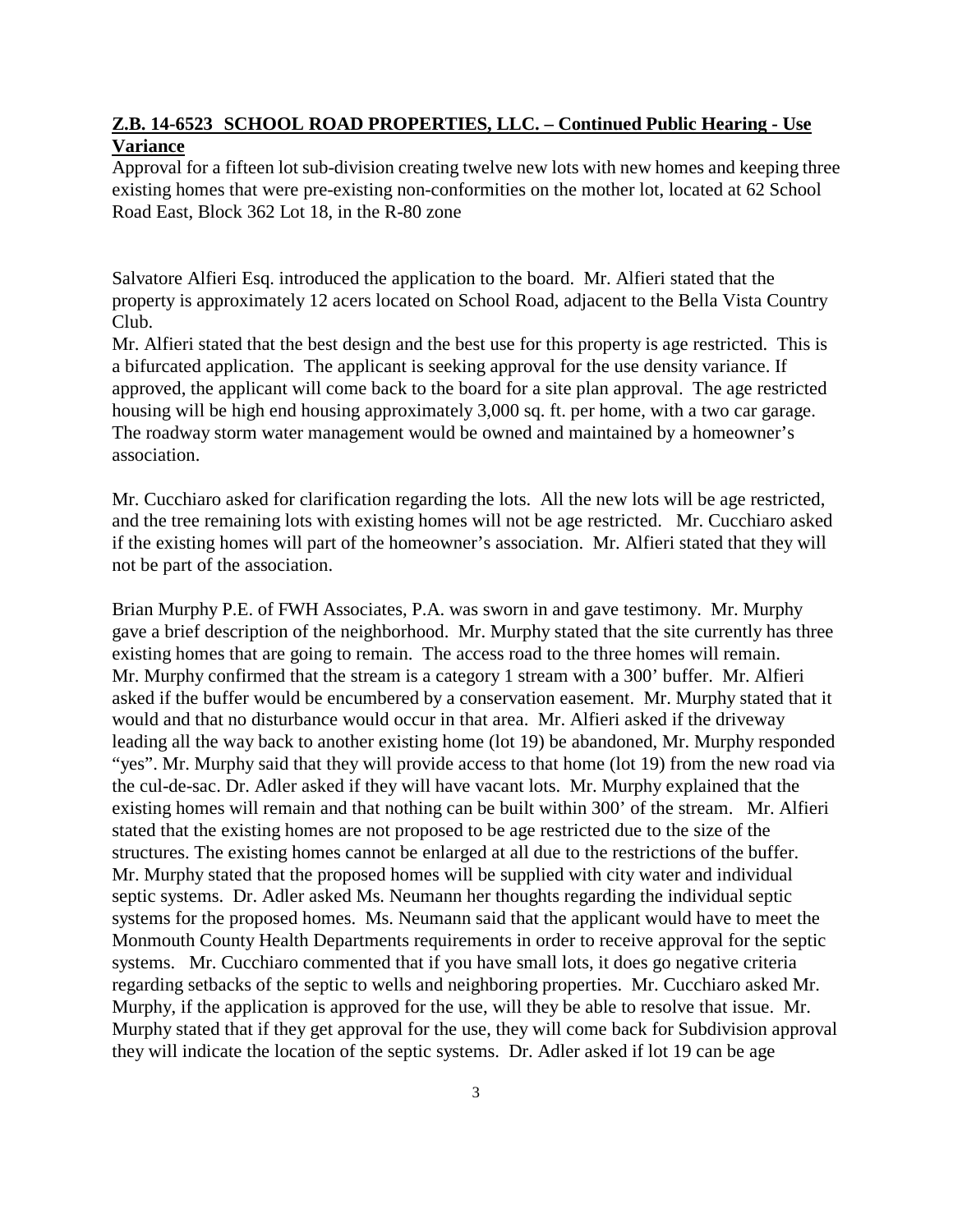restricted.

Mr. Alfieri said that his client would be willing to include lot 19 with the age restricted homes, it would need to be renovated to make it work. Mr. Alfieri stated that lot 19 is not part of this application, and that he didn't notice for a 13 lot density. When they come back for the subdivision, they will incorporate it into the application and would need to get another density variance.

# **Jay Kessel – 71 School Road East**

Voiced his concerns regarding what will happen to the tree line between his home and that of the applicant's property. Mr. Alfieri stated that a landscape plan will be submitted with the subdivision.

### **Magdalena Marmarosi – 55 School Road East**

Voiced her concerns regarding the size, and number of the proposed homes. Ms. Marmarosi was told it's best to pose her concerns with the applicant's planner.

James W. Higgins P.P. was sworn in and gave testimony. Mr. Higgins gave a brief description of why a density variance is needed. Mr. Higgins stated that if lot 19 is included into this application, it will reduce the density from 1.13 units per acre to 1.10 units per acre. Mr. Higgins stated that age restricted neighborhoods create less traffic then non-age restricted neighborhoods.

Mr. Levin asked if .43 is the density currently allowed. Mr. Higgins confirmed that it is. Ms. Neumann asked if the wetlands were excluded from the density calculations to 1.13. Mr. Higgins responded "no, I did not". Ms. Neumann stated that the wetlands area needs to be excluded in order to get the correct density. Mr. Weilheimer asked what the size of the proposed homes will be. Mr. Alfieri stated that the homes will be 3,000 sq. ft. or less. Mr. Weilheimer asked if affordable housing will be provided. Mr. Alfieri responded that the applicant will meet whatever COAH obligations necessary. Mr. Kataryniak P.E. (Boards Planner) agrees with Mr. Higgins in regards to the traffic will not be a negative impact. Mr. Kataryniak requested that Mr. Higgins prepare a written analysis with the traffic intensities that he testified to tonight.

# **PUBLIC SESSION**

# **Jay Kessel – 71 School Road East**

Voiced his concerns regarding the traffic issues on School Road East. Mr. Kessel stated that the traffic is backed up from Rt. 79, and he feels it's a very congested area. Mr. Kessel feels that this application will create a negative impact on the area.

# **Magdalena Marmarosi – 55 School Road East**

Voiced her concerns regarding the traffic issues on School Road East. Ms. Marmarosi is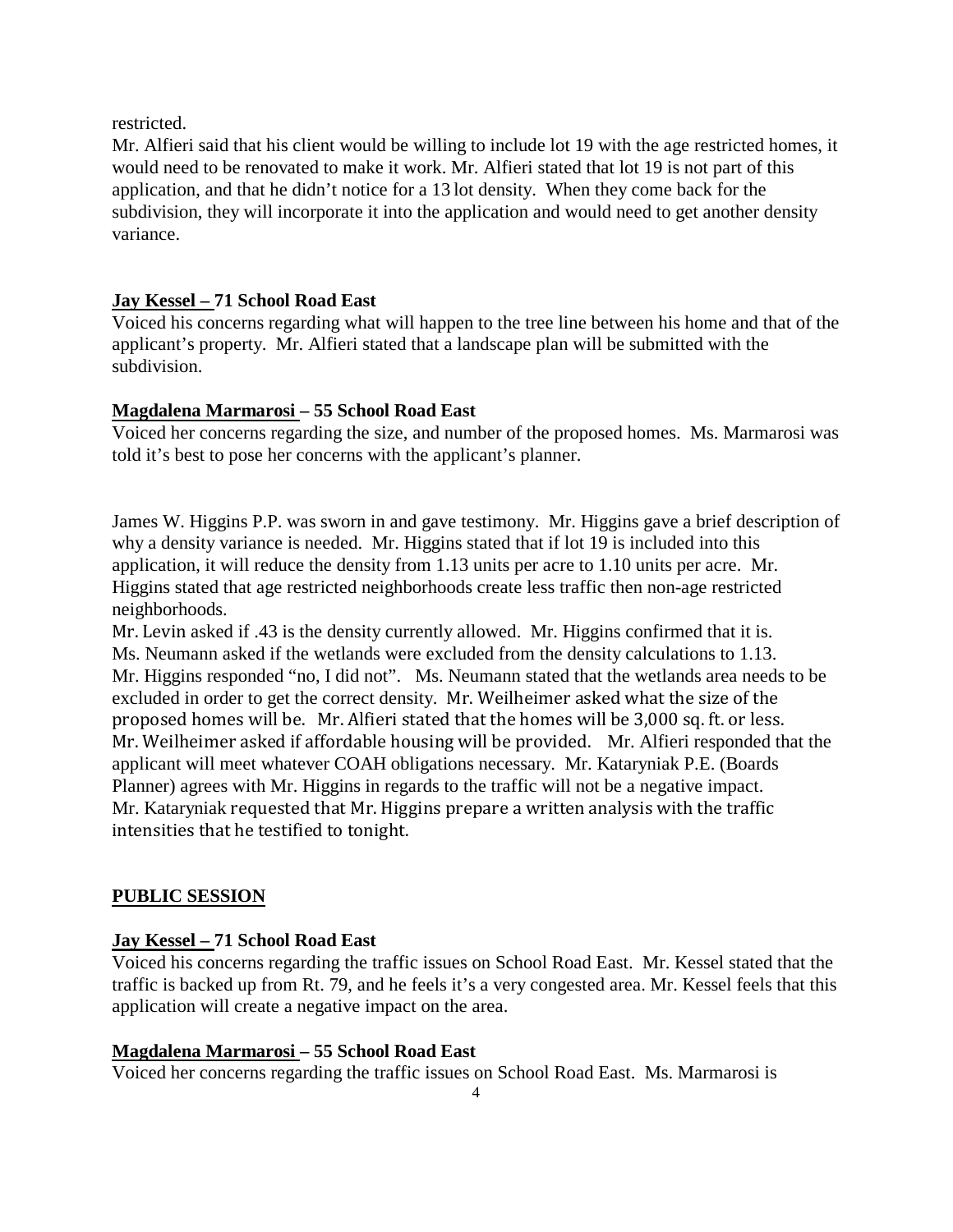concerned with the number of homes proposed and would like to see less homes built.

# **In workshop**

| Offered: | Chairman Shapiro | Ayes: 7 (Mr. Solon, Mr. Levin, Mr. Zwerin, Mr. Weilheimer,<br>Chairman Shapiro, Ms. DiGrande, & Dr. Adler). |
|----------|------------------|-------------------------------------------------------------------------------------------------------------|
| Second:  | Dr. Adler        | Navs: 0                                                                                                     |

The board members were in favor of the use. Mr. Weilheimer suggested that a deed restriction be recorded.

### **Out of Workshop**

| Offered: | Chairman Shapiro            | Ayes: 7 (Mr. Solon, Mr. Levin, Mr. Zwerin, Mr. Weilheimer,<br>Chairman Shapiro, Ms. DiGrande, & Dr. Adler). |
|----------|-----------------------------|-------------------------------------------------------------------------------------------------------------|
| Second:  | Mr. Levin                   | Nays: 0                                                                                                     |
|          | A motion in the affirmative |                                                                                                             |
| Offered: | Chairman Shapiro            | Ayes: 7 (Mr. Solon, Mr. Levin, Mr. Zwerin, Mr. Weilheimer,<br>Chairman Shapiro, Ms. DiGrande, & Dr. Adler). |
| Second:  | Mr. Zwerin                  | Nays: 0                                                                                                     |

A motion to adjourn was offered by Chairman Shapiro, seconded by Ms. DiGrande.

Respectfully submitted